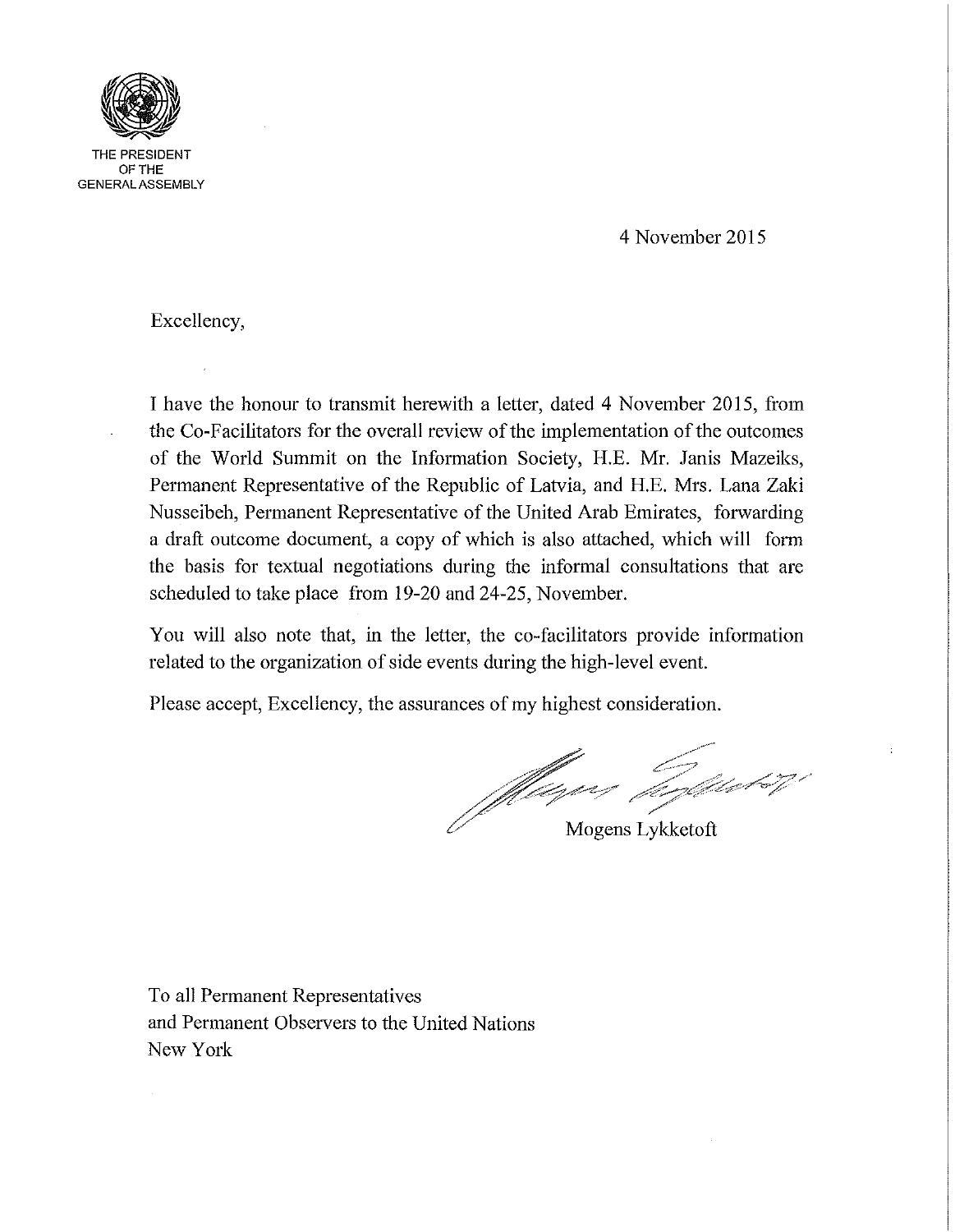

Permanent Mission of **Latvia to the United Notions** 



**PERMANENT MISSION OF THE UNITED ARAB EMIRATES lOTHE UNITED NATIONS NEW YORK** 

4 November 2015

Excellency,

As co-facilitators of the General Assembly's review of the outcomes of the World Summit on the Information Society (WSIS), we would like to thank you for your constructive submissions on the zero-draft, as well as for the excellent discussions of the text and its underlying concepts during the multi stakeholder consultation on 19 October and Second Preparatory Meeting on 20-22 October.

Based on these inputs, and per your guidance, we have prepared the attached draft outcome document for textual negotiations during informals from 19-20 and 24-25 November, scheduled to take place at UN headquarters in Conference Room 12. We believe that a large number of the paragraphs in the document represent consensus positions, though we would highlight that several sections will need careful consideration, notably including enhanced cooperation, building confidence and security in lCTs, and follow-up and review. We encourage all delegations to be ready to discuss language in detail and finalize the text.

From now through the close of the informals, we are also inviting Member States and all relevant stakeholders to submit comments on the draft outcome document Via http://unpan3.un.org/wsisI0/, so that views are known in advance as much as possible.

You will recall that, in a letter dated 21 September, 2015, the President of the General Assembly called for the highest possible representation of Member and observer States and observers at the High Level Meeting on 15-16 December.

We strongly encourage interested Member and observer States and observers to submit speaker nominations for side events scheduled during this period, and to organize their own side events in conjunction with each other and with relevant stakeholders, to provide a coherent and high-visibility platform for discussion of major WSIS topics, as soon as possible. In order to apply for side events, please fill in the form found through the following link: http://unpan3.un.org/wsisl 0/Portals/5/WSIS%201 0%20GA/Side%20Event%20Fonn.docx. Completed forms and speaker nominations should be sent to the Secretariat at: maaloufs@un.org.

There will also be a special event on the evening of the 14 December. We would furthermore like to advise that we will soon transmit a programme for the Side Events on 15-16 December.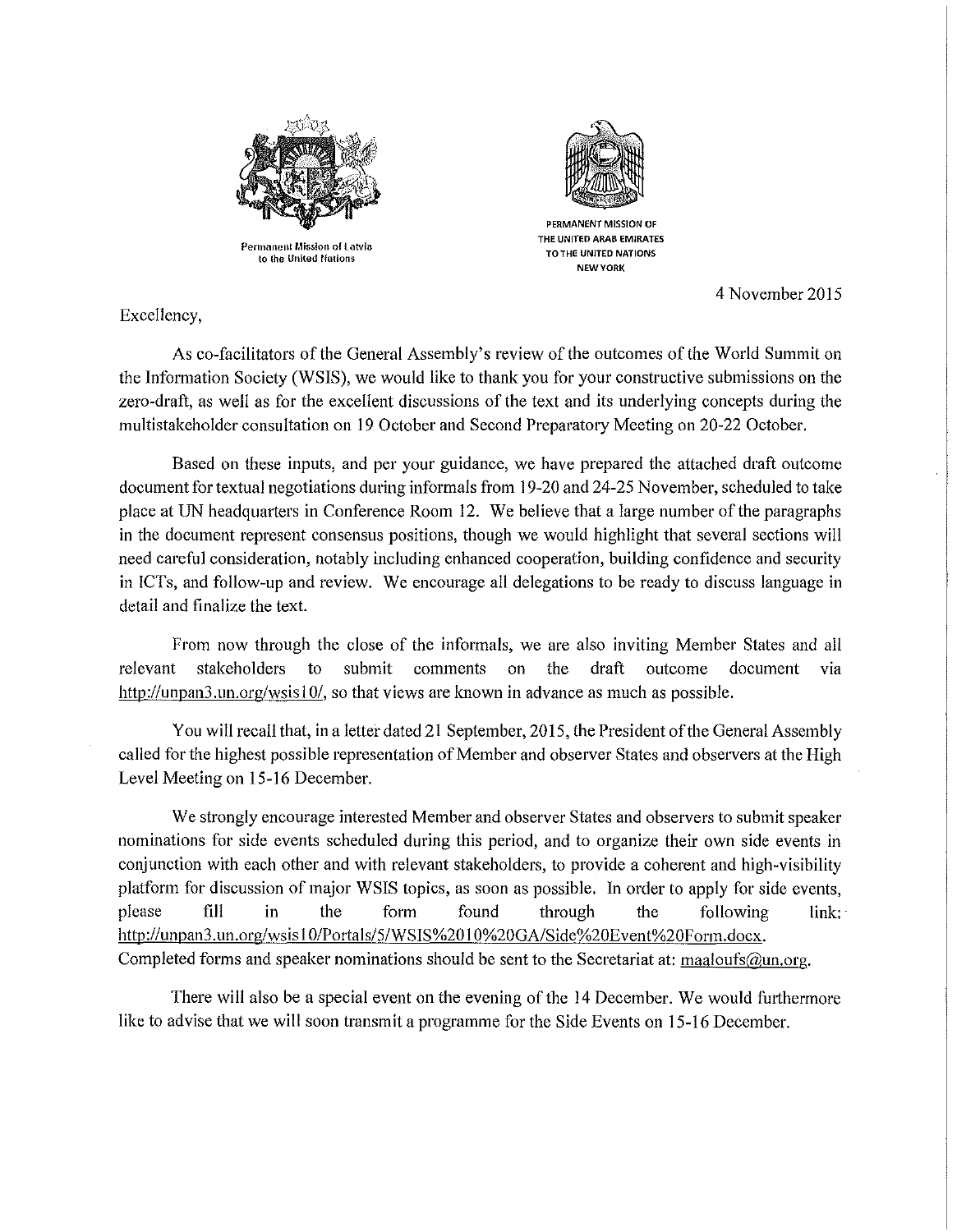Lastly, we would like to advise that we will attend the Internet Governance Forum next week in Brazil to continue consultations, and remain available for further engagements in New York. Ms. Elina Volksone, Counsellor, Permanent Mission of Latvia (Elina.Volksone@mfa.gov.lv), and Ms. Hana AIHashimi, Special Advisor, Permanent Mission of the UAE (Hana.Alhashimi@mofa.gov.ae), are available for any enquiries and meeting requests.

We look forward to your continued support for the review, and your feedback before and during the informals.

Please accept, Excellency, assurances of our highest consideration.

Jānis Mažeiks Ambassador Permanent Representative Republic of Latvia

1 / Noroisek "."-- ~

Lana Z. Nusseibeh Ambassador Permanent Representative United Arab Emirates

All Permanent Representatives and Permanent Observers to the United Nations New York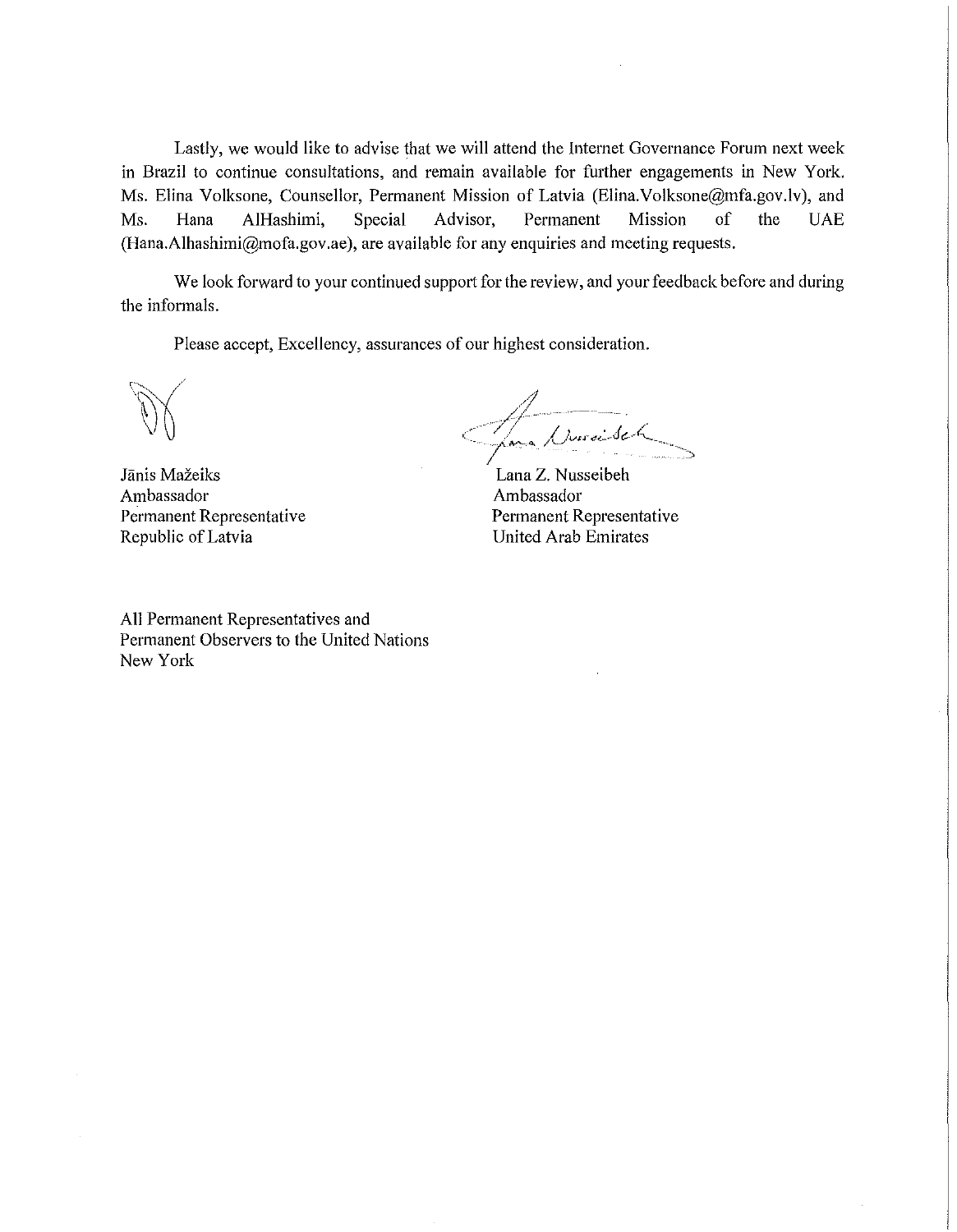### United Nations General Assembly's Overall Review of the Implementation of WSIS Outcomes

Draft Outcome Document - 4 November 2015

### Preamble

- 1. Recalling the request in paragraph 111 of the Tunis Agenda for the Information Society to the General Assembly to undertake the overall review of the implementation of the outcomes of the World Summit on the Information Society (WSIS) in 2015, and in this regard reaffirming the centrality of the General Assembly to this process;
- 2. Recalling that the General Assembly, in its resolution 68/302 of 31 August 2014, decided that the overall review would be concluded by a two-day high-level meeting of the General Assembly, preceded by an intergovernmental preparatory process that also takes into account inputs from all relevant WSIS stakeholders;
- 3. Welcoming the constructive and diverse inputs from all governments and stakeholders in taking stock of the progress made in the implementation of the outcomes of the WSIS and addressing potential information and communication technology (ICT) gaps and areas for continued focus, as well as challenges, including bridging the digital divide and harnessing ICT for development;
- 4. Building on the ten-year WSIS reviews conducted by the Commission on Science and Technology for Development (CSTD) in May 2015; the UNESCO-hosted multistakeholder conference Towards Knowledge Societies for Peace and Sustainable Development, held in February 2013, and its outcomes; and the multistakeholder WSIS +10 High Level Event hosted by ITU in June 2014, including its outcomes;
- 5. We reaffirm our common desire and commitment to the WSIS vision to build a people-centred, inclusive and development-oriented Information Society, where everyone can create, access, utilize and share information and knowledge, enabling individuals, communities and peoples to achieve their full potential in promoting their sustainable development and improving their quality of life, premised on the purposes and principles of the Charter of the United Nations, including sovereign equality, territorial integrity, rule of law, and non-interference in internal affairs of other states, and respecting fully and upholding the Universal Declaration of Human Rights.
- 6. We further reaffirm our commitment to the Geneva Declaration of Principles, the Geneva Plan of Action and its Action Lines, the Tunis Commitment and the Tunis Agenda for the Information Society.
- 7. We moreover reaffirm the value and principles of multi-stakeholder cooperation and engagement that have characterized the WSIS process since its inception, recognising that effective participation, partnership and cooperation of governments and all stakeholders, in their respective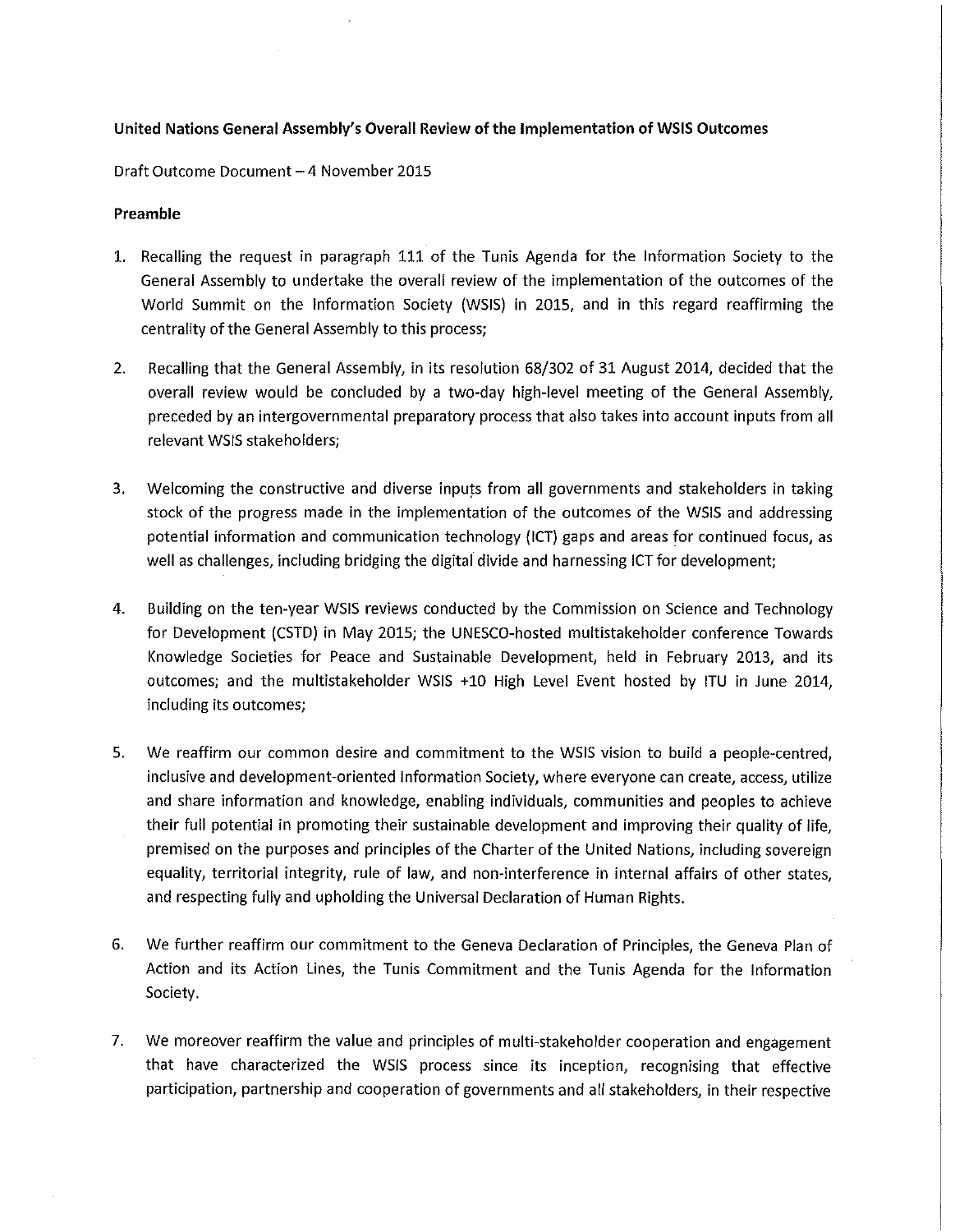roles and responsibilities, especially with balanced representation from developing countries, has been and continues to be vital in developing the Information Society.

- 8. We welcome the remarkable evolution and diffusion of ICTs, unforeseen 10 years ago and underpinned by the contributions of all stakeholders, which have seen penetration into almost all corners of the globe, restructured social interaction and business models, and contributed to economic growth and development in all other sectors.
- 9. We recognize that increased ICT connectivity, innovation, and access have played a critical role in enabling progress on the Millennium Development Goals, and we call for close alignment between the WSIS process and the 2030 Agenda for Sustainable Development, highlighting ICT's crosscutting contribution to the Sustainable Development Goals (SDGs) and poverty eradication, and noting that access to ICTs has also become a development indicator and aspiration in and of itself.
- 10. We note, however, that there are still critical digital divides, such as between and within countries and between women and men, which need to be addressed through strengthened enabling policy environments and international cooperation to improve affordability, education, capacity-building, multilingualism, and appropriate financing.
- 11. We acknowledge that particular attention should be paid to address the ICT challenges facing developing countries, including African countries, least developed countries, landlocked developing countries, small island developing states, middle-income countries, countries under occupation, and countries affected by conflict or natural disasters, and middle-income countries. Particular attention should also be paid to address the specific ICT challenges facing children, youth, persons with disabilities, older persons, women, indigenous peoples, refuges and internally displaced people, migrants and remote and rural communities.
- 12. We recognize that the Internet is a global resource that must be managed in an open and inclusive manner, which serves the public interest. We further reaffirm that the international management of the Internet should be multilateral, transparent and democratic, with the full involvement of governments, private sector, civil society and international organizations.
- 13. We further recognize that to achieve the WSIS vision, the treatment and use of ICTs must fully reflect that the same rights offline apply online, and that building confidence and security in ICT use must be a priority, especially given growing abuse of ICTs for harmful activities from harassment to crime.

# 1. ICT for Development

14. We commit to harnessing the potential of ICTs to achieve the 2030 Agenda for Sustainable Development and other internationally-agreed development goals, noting that ICTs can accelerate progress across all 17 Sustainable Development Goals (SDGs), in addition to its specific reference in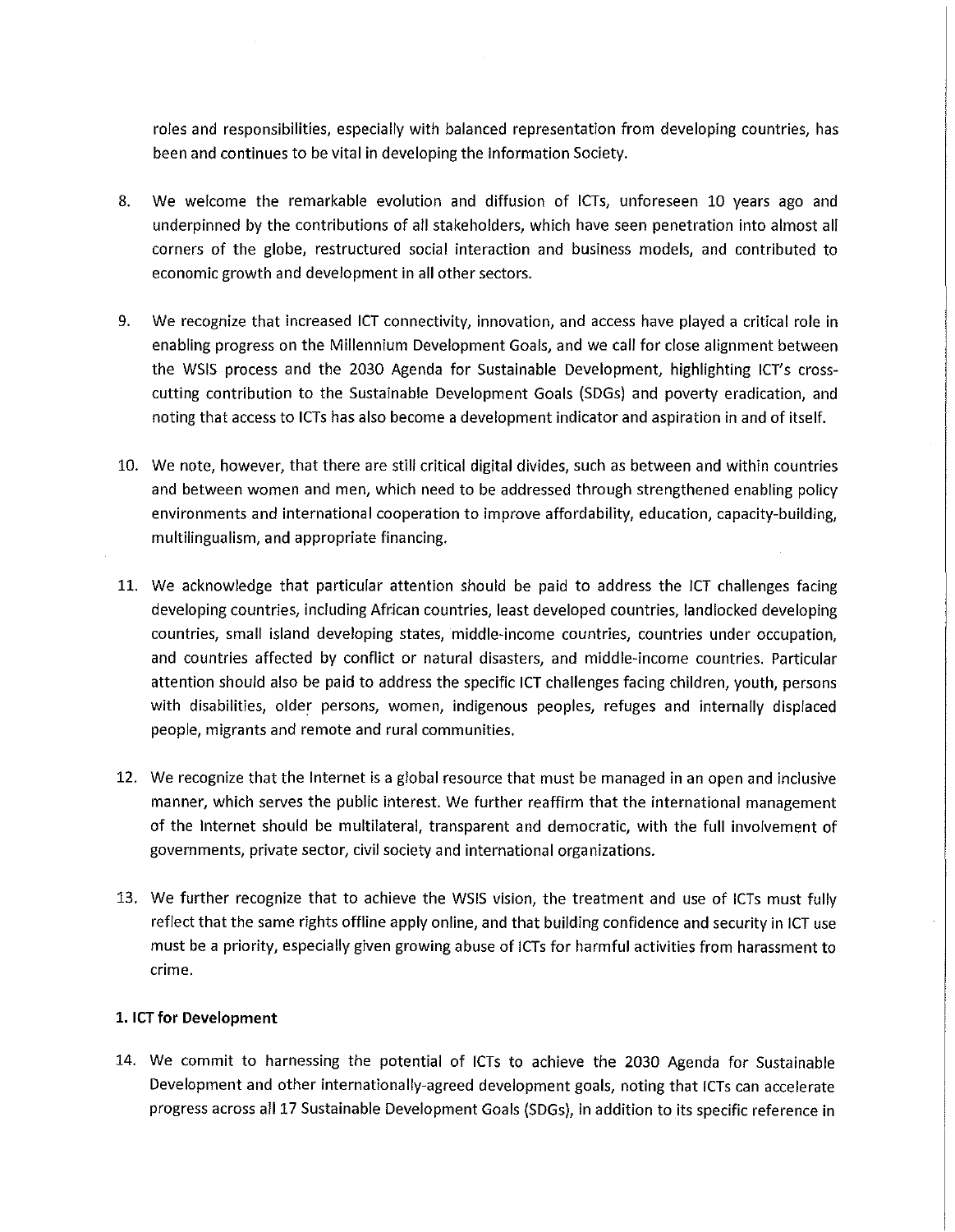SOGs 4b (education and scholarships), 5b (women's empowerment), 9c (infrastructure and access), and 17.8 (technology bank and capacity-building). We accordingly call on all governments and all other stakeholders to integrate ICTs in their implementation approaches to the SDGs, and for UN entities facilitating the WSIS Action Lines to contextualize their reporting and work within the 2030 Agenda.

- 15. We recognize with satisfaction that the last decade's considerable increases in connectivity, use, creation, and innovation have created new tools to drive poverty eradication and economic, social, and environmental betterment. Fixed and wireless broadband, mobile Internet, smartphones and tablets, cloud computing, social media and big data were only in their early stages in Tunis, and are now understood to be foundational contributors to sustainable development.
- 16. We reaffirm that the spread of ICTs' must continue to be a core focus and outcome of the WSIS process. We are highly encouraged that the number of mobile phone subscriptions is estimated to have risen from 2.2 billion in 2005 to 7.1 billion in 2015, and that by the end of 2015, 3.2 billion people are expected to be online, over 40 per cent of the total world population and of which 2 billion are from developing countries. We also note that fixed broadband subscriptions have reached a penetration rate of almost 10 per cent, as compared to 3.4 per cent in 2005, and that mobile broadband remains the fastest growing market segment, with continuous double-digit growth rates and an estimated global penetration rate of 32 per cent, or four times the penetration rate recorded just five years earlier.
- 17. We note that the digital economy is an important and growing part of the global economy, and that ICT connectivity is correlated with increases in GOP. ICTs have created a new generation of businesses and jobs, and, while altering and making obsolete others, have also generally increased the efficiency, market access, and ingenuity of all sectors.
- 18. We also recognize that ICTs are contributing to higher levels of social benefit and inclusion, providing new channels among citizens, businesses and governments to share and augment knowledge, as well as participate in decisions that affect their lives and work. As envisioned by the WSIS Action Lines, we have seen ICT-enabled breakthroughs in e-government, e-business, eeducation, e-health, e-employment, e-agriculture and e-science, among others, allowing greater numbers of people access to services and data that might previously have been out-of-reach or unaffordable. We have also seen ICTs become central to disaster and humanitarian response. At the same time, we recognize that ICTs are fundamentally altering the way individuals and communities interact, consume, and spend their time, with new and unforeseen health and social consequences, many of which are positive, and some of which raise concerns.
- 19. We recognize that ICTs are also increasingly a means to support the diversity of cultural expression and the fast-growing cultural and creative industries, and we affirm that comprehensive, practical digital strategies are needed for the preservation of and access to recorded information in the digital environment in all its forms.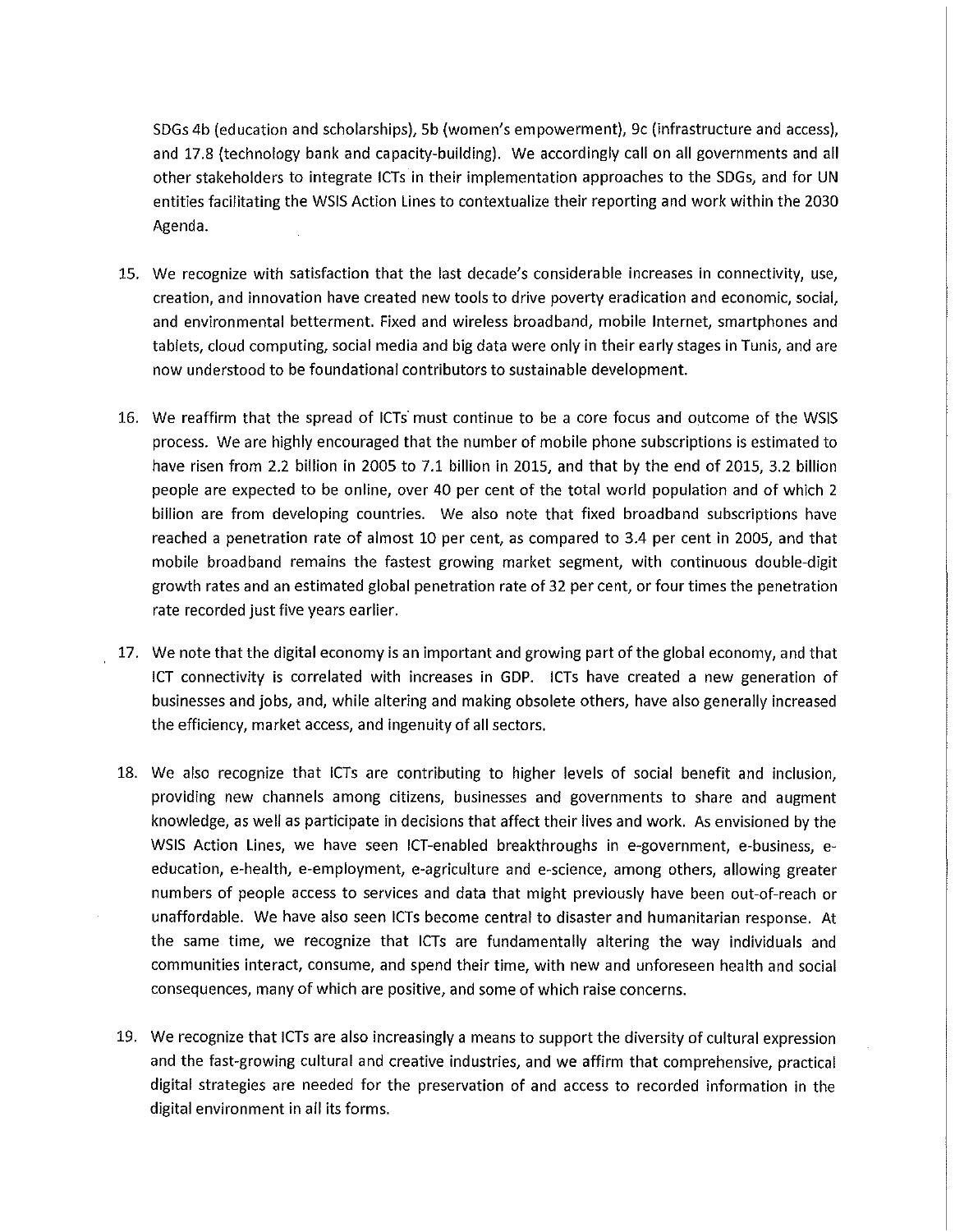20. We further recognise that increasing use of ICTs both generates certain environmental benefits and imposes certain environmental costs, and we call for increased attention to mitigation. We welcome the opportunity afforded by sustainable energy to potentially decouple ICT growth from contributions to climate change, and we also note ICT's catalytic value for renewable energy, energy efficiency, smart and resilient cities, and Internet-enabled delivery of services, among other abatement options. However, we encourage further action to improve the energy efficiency of ICTs, and to reuse, recycle, and safely dispose of e-waste.

# **1.1** Bridging the Digital Divide

- 21. Despite the last decade's achievements in ICT connectivity, we recognize that many forms of digital divides remain  $-$  such as between and within countries and between women and men  $-$  and can emerge in the future, slowing sustainable development. Indicatively, we acknowledge that, as of 2013, only around 40 per cent of people globally have internet access (34% in developing countries vs. 80% in developed countries, with significant variations by country), only 37 per cent of women have internet access, and an estimated 80 per cent of online content is available in only one of 10 languages.
- 22. We affirm our commitment to bridging the digital divide, and we recognize that our approach must be multi-faceted and include an evolving understanding of what constitutes access, emphasizing the quality of that access. We acknowledge that speed, stability, affordability, language, and accessibility for persons with disabilities are now core elements of quality, and that high-speed broadband is already an essential enabler of sustainable development. We moreover acknowledge that individuals' capabilities to both use and create ICTs represent a knowledge divide. We note, too, the ambition to move beyond "information societies" to "knowledge societies", in which information is not only created and disseminated, but put to the benefit of human development. We appreciate that divides may worsen or change with technological and service innovation, and we call on all stakeholders, particularly United Nations entities that are facilitating WSIS Action Lines, to regularly analyse the nature of the digital divide and make their findings available to the international community.
- 23. We encourage the further development of local content and services in different languages and formats that are accessible to all people, who also need the capabilities and capacities, including media, information, and digital literacy skills to make use of and further develop ICTs.
- 24. We moreover call for a significant increase in access to ICTs and to provide universal and affordable access to the Internet to all by 2020. We welcome the targets for the growth of access, broadband for all, inclusiveness, innovation and partnerships in ICTs, as adopted under the Connect 2020 Agenda at the ITU Plenipotentiary Conference in 2014.
- 25. We emphasize our concern that only 37% of women have internet access and draw attention to the gender digital divide, which persists in access to and use of ICTs, and also in ICT education,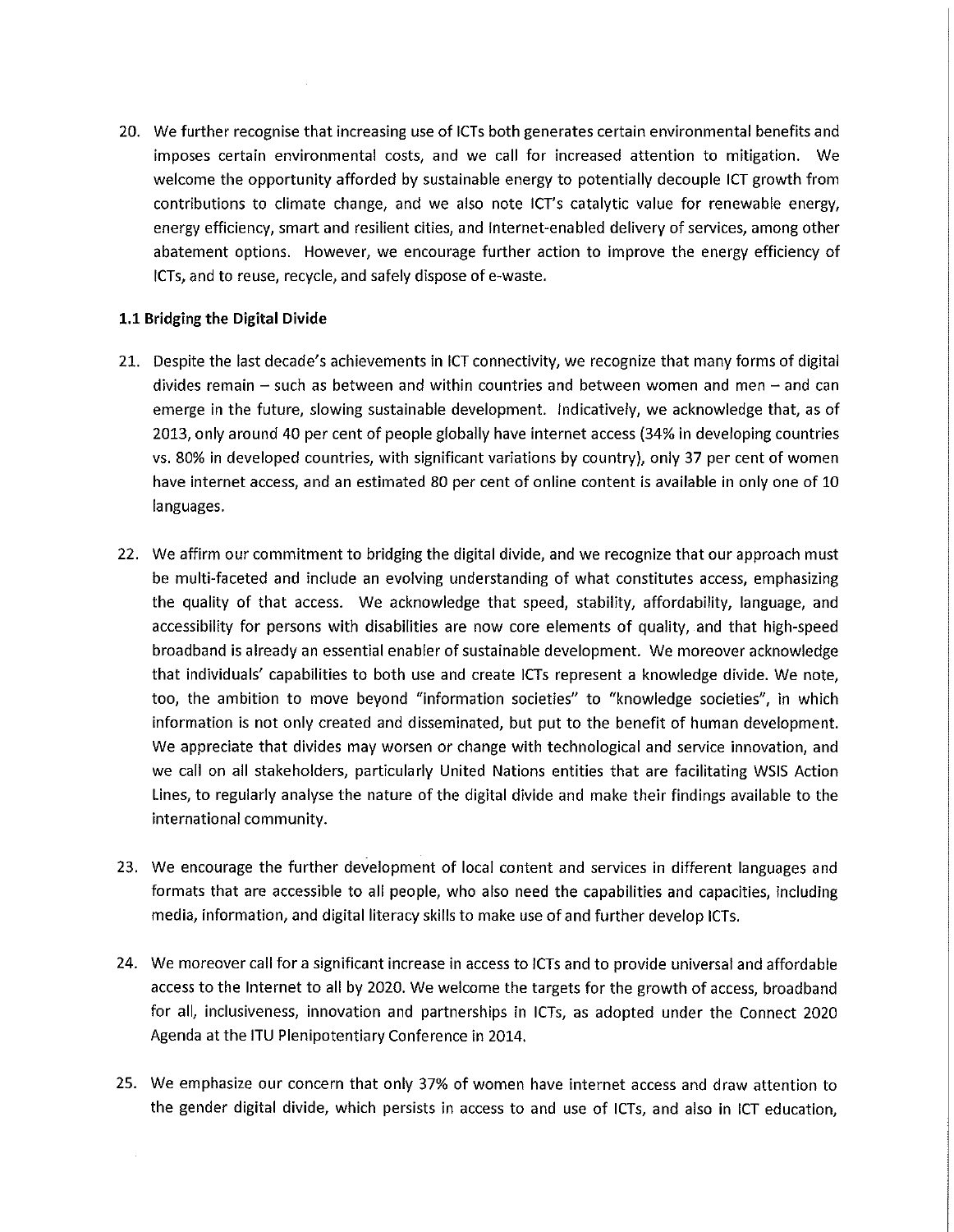employment and other economic and social development factors. We recognize that ending the gender digital divide and achievement of SDG 5 are mutually reinforcing efforts, and we commit to mainstream gender in the WSIS process, including through a new emphasis on gender in the implementation and monitoring of WSIS Action Lines, with the support of relevant UN entities, including UN Women. We call for immediate measures to achieve gender equality in internet users by 2020, especially by significantly enhancing women's and girls' education and participation in ICTs, as users, employees, entrepreneurs, innovators, and leaders. We reaffirm our commitment to ensure women's full participation in decision-making processes related to ICTs.

26. We moreover note that divides are often closely linked to education levels and existing inequalities, and that policy and financing frameworks also strongly influence quality of access to ICTs. We therefore call for a special focus on actions that improve the enabling environment for ICTs and expand related education and capacity-building opportunities.

#### 1.2 **Enabling** Environment

- 27. We recognize that certain policies have substantially contributed to bridging the digital divide and ICT's value for sustainable development, and we commit to continue identification and implementation of best and emerging practices for establishment and functioning of innovation and investment frameworks for ICTs. We acknowledge that mainstreaming ICTs in school curricula; open access to data and free flow of information; fostering of competition; creation of transparent, predictable independent, and non-discriminatory regulatory and legal systems; proportionate taxation and licensing fees; access to finance; facilitation of public-private partnerships; national broadband strategies; efficient allocation of spectrum; infrastructure-sharing models; communitybased approaches; and public access facilities have in many countries facilitated significant gains in connectivity and sustainable development.
- 28. We recognise that a lack of access to affordable and reliable technologies and services remains a critical challenge in many developing countries, particularly African countries, least developed countries, landlocked developing countries, small island developing states, and middle-income countries. All efforts should be deployed to reduce the price of ICTs and broadband access, noting that deliberate interventions, including through research and development and technology transfer on mutually agreed terms, may be necessary to spur lower-cost connectivity options.
- 29. We request all Action Line facilitators to work with stakeholders and regularly identify and promote specific, detailed actions to support the enabling environment for ICTs and development, as well as provide demand-driven technical assistance to realize them.

#### 1.3 Financial Mechanisms

30. We welcome that total public and private spending on ICTs has increased substantially in the last decade, now reaching to the trillions annually, and has been complemented by a proliferation of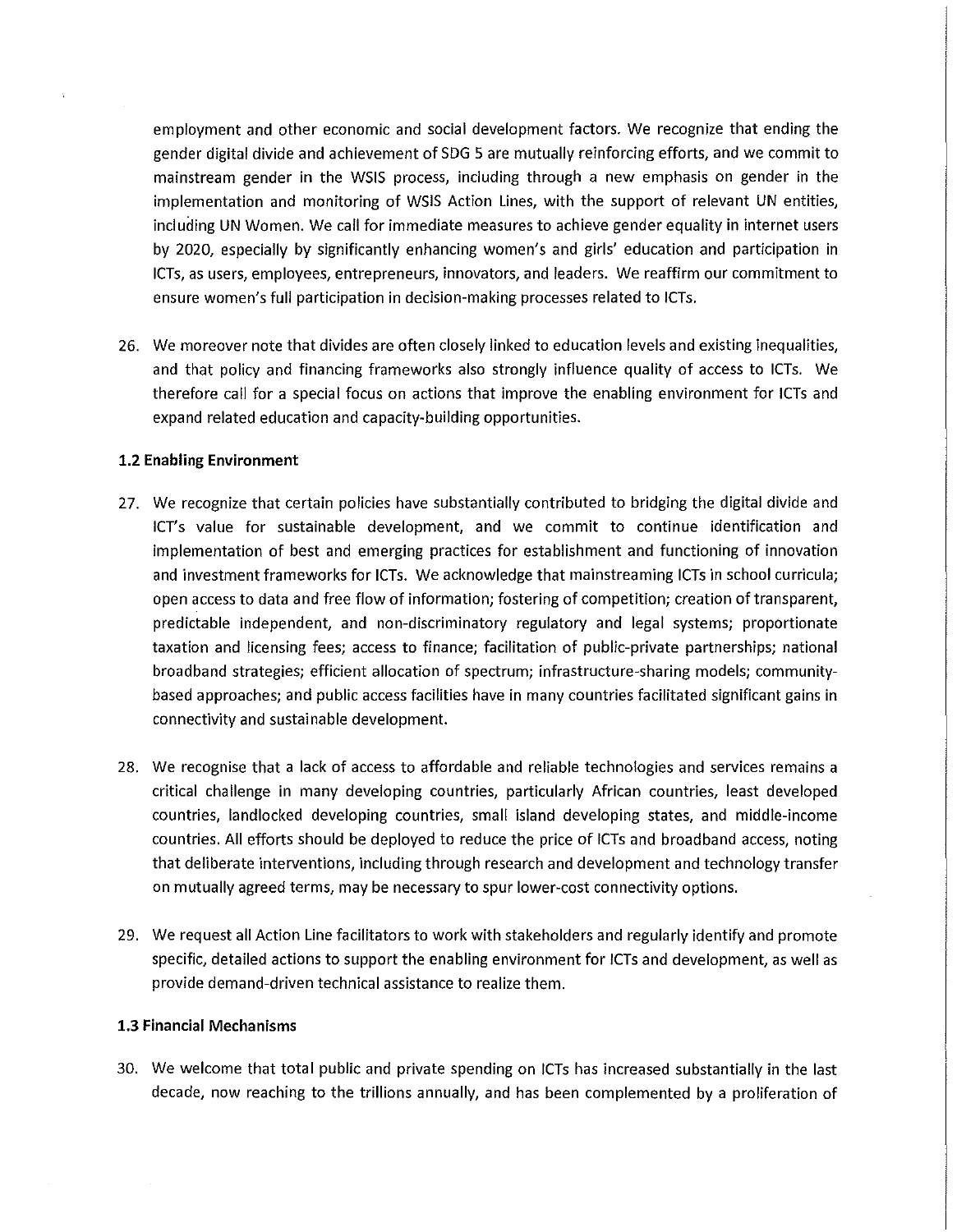new financing mechanisms, both results marking progress on paragraphs 23 and 27 of the Tunis Agenda.

- 31. We recognise, however, that harnessing ICT for development, bridging the digital divide, and creating enabling environments will require greater and sustainable investment in leT infrastructure and *services,* capacity building, and transfer of technology on mutually agreed terms. These mechanisms remain a primary focus for all countries and people, particularly in developing countries.
- 32. We commit to prudent public resource allocation to ICT deployment and development, recognizing the need for ICT budgeting across all sectors, especially education. We recommend that capacity development should be emphasised to empower local experts and local communities to fully benefit from and contribute to ICT applications for development. We recognise the potential to improve connectivity, especially in remote and rural areas, through universal service funds, publicly-funded national backbones, and community-owned and managed last-mile infrastructure.
- 33. We recognise that official development assistance and other concessional financial flows for ICTs can make significant contributions to development outcomes, particularly where it can de-risk public and private investment, as well as use leTs to strengthen good *governance* and tax collection.
- 34. We recognise further the critical importance of private sector investment in ICT infrastructure, content, and *services,* and we encourage *governments* to create legal and regulatory frameworks *conducive* to investment and innovation. We recognise the importance of public-private partnerships, universal access strategies and other approaches to this end.
- 35. We also call for a prominent profile for ICTs in the new technology facilitation mechanism established by the Addis Ababa Action Agenda, and for assessment of how it can contribute to implementation of the WSIS Action Lines.
- 36. We regret the challenges in implementing the Digital Solidarity Fund, which was welcomed in Tunis as an innovative financial mechanism of a voluntary nature. We call for an ongoing evaluation of new innovative financing options in the annual *review* ofWSIS outcomes.

#### 2. Human rights in **the** Information Society

- 37. We recognize that human rights have been central to the WSIS *vision,* and that ICTs have additionally strengthened the exercise of human rights, enabling access to information, greater freedom of expression, and new forms of assembly and association, among other benefits.
- 38. We note *however,* that there are concerns about freedom of expression and plurality of information in many parts of the world, and we call for the protection of journalists, bloggers, and civil society space.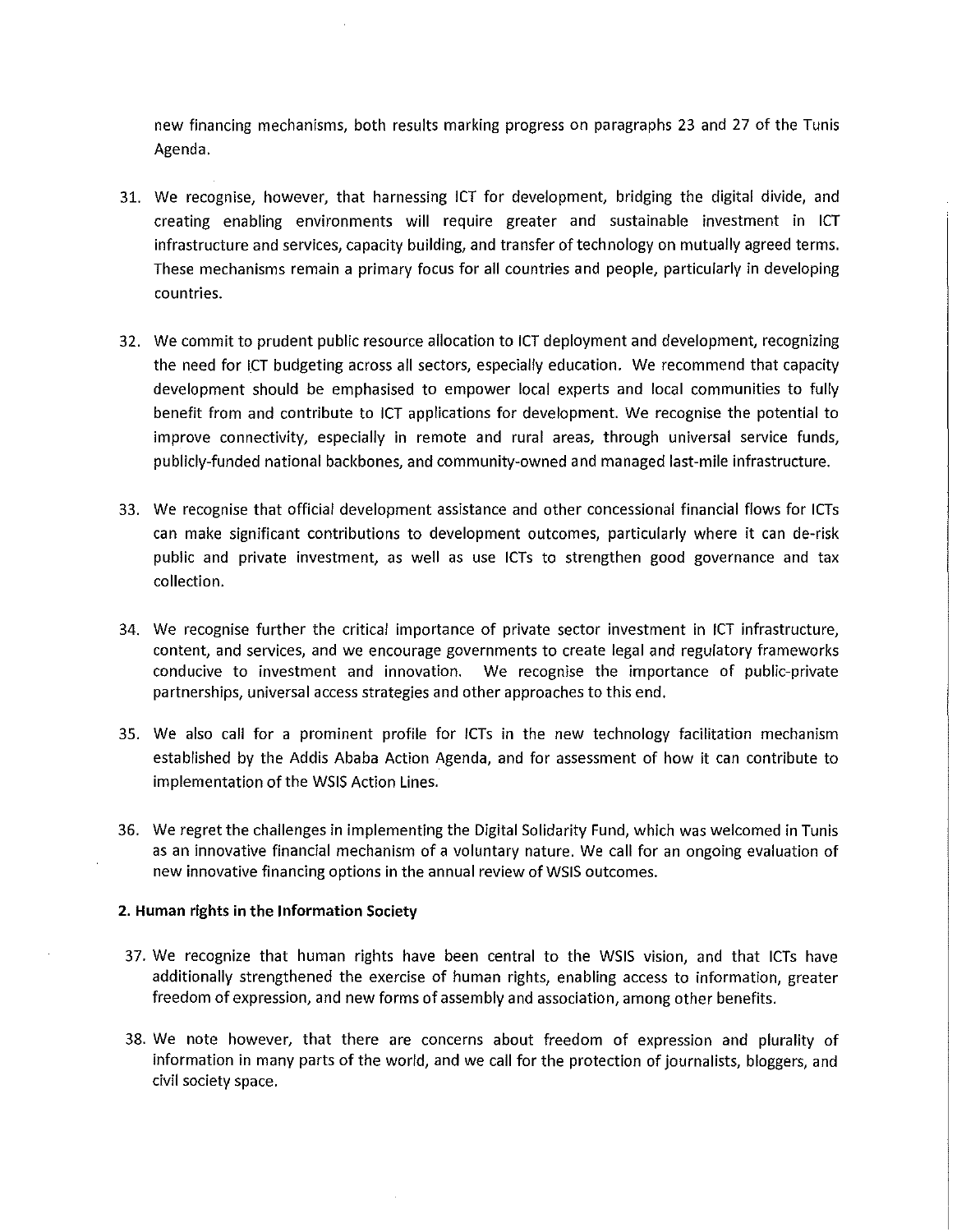- 39. We moreover reaffirm, as an essential foundation of the Information Society, and as recognised in General Assembly resolution 68/167, that the same rights that people have offline must also be protected online.
- 40. We also reaffirm the commitment set out in the Geneva Declaration and the Tunis Commitment to the universality, indivisibility, interdependence and interrelation of all human rights and fundamental freedoms, including the right to development as enshrined in the Vienna Declaration.
- 41. We further reaffirm the principle outlined in Article 19 of the Universal Declaration of Human Rights, that everyone has the right to freedom of opinion and expression, and that this right includes freedom to hold opinions without interference and to seek, receive and impart information and ideas through any media and regardless of frontiers. We underscore the need for respecting freedom of expression and the independence of media. We believe that . communication is a fundamental social process, a basic human need, and the foundation of all social organization, and is central to the Information Society. Everyone, everywhere should have the opportunity to participate, and no one should be excluded from the benefits the Information Society offers.
- 42. We emphasise that no person shall be subject to arbitrary or unlawful interference with his or her privacy, family, home, or correspondence, consistent with countries' applicable obligations under international human rights law, as recognized in General Assembly resolution 69/166. We call upon all States to review their procedures, practices and legislation regarding the surveillance of communications, as well as their interception and collection of personal data, including mass surveillance, with a view to upholding the right to privacy by ensuring the full and effective implementation of all their obligations under international human rights law.
- 43. We reaffirm our commitment to the provisions of Article 29 of the Universal Declaration of Human Rights, that everyone has duties to the community in which alone the free and full development of their personality is possible, and that, in the exercise of their rights and freedoms, everyone shall be subject only to such limitations as are determined by law solely for the purpose of securing due recognition and respect for the rights and freedoms of others and of meeting the just requirements of morality, public order and the general welfare in a democratic society. These rights may in no case be exercised contrary to the purposes and principles of the United Nations. In this way, we shall promote an Information Society where human dignity is respected.

#### 3. Building Confidence and Security in the use of ICTs

- 44. We affirm that strengthening confidence and security in the use of ICTs is a prerequisite for the development of information societies and the success of ICTs as a driver for economic and social innovation.
- 45. We welcome the wide variety of initiatives to achieve this component of the WSIS vision, and we encourage all stakeholders to participate, including in the work of ITU, the United Nations Commission on Crime Prevention and Criminal Justice, the United Nations Office on Drugs and Crime, the Open-Ended Intergovernmental Expert Group on Cybercrime, and the Group of Government Experts on Developments in the Field of Information and Telecommunications in the Context of International Security. Computer Security Incident Response Teams have been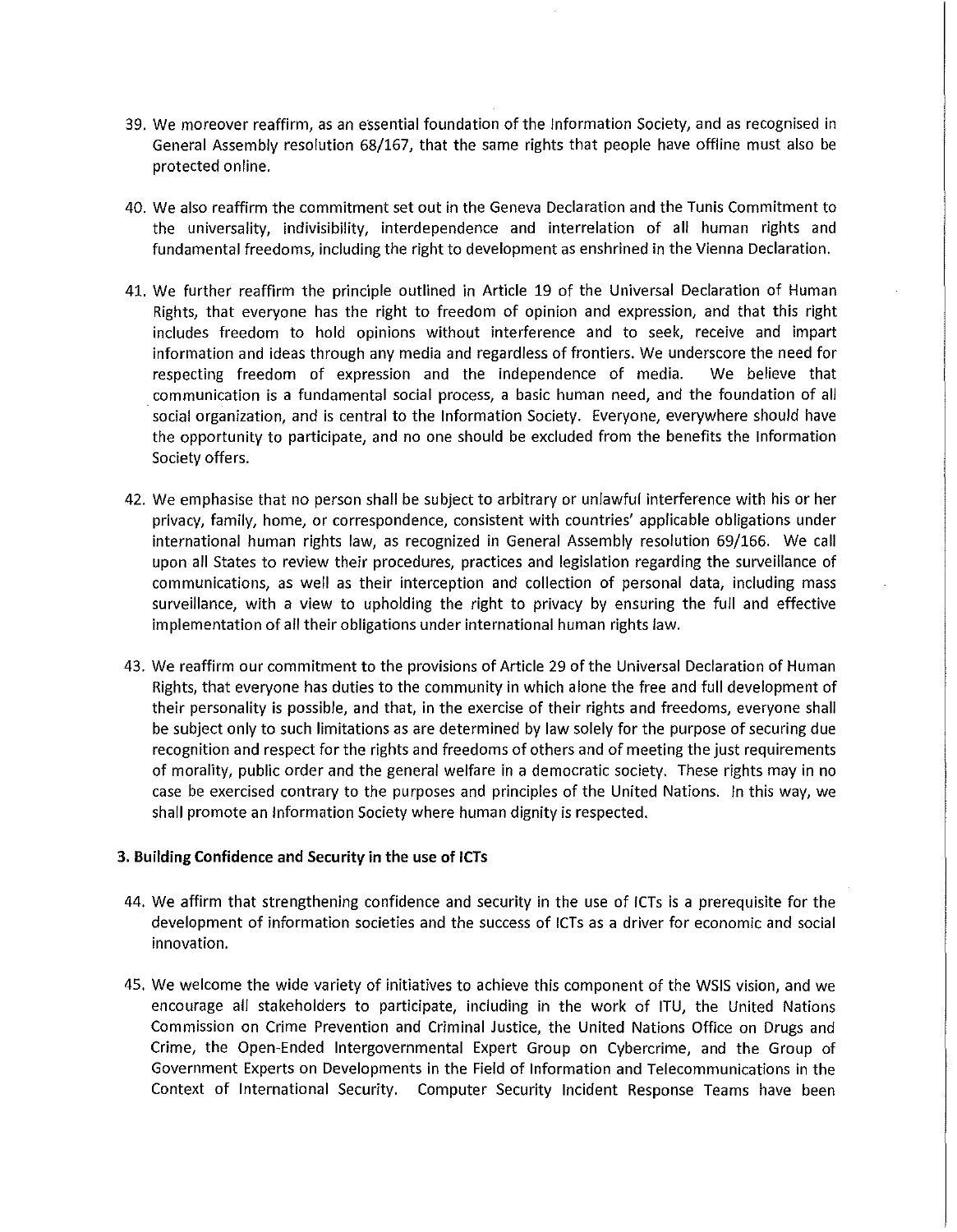established around the world and there is growing collaboration between them at both regional and local levels. We also take note of the Budapest Convention on Cybercrime. We recognise the need for governments, which have responsibility for national security and the personal safety of their citizens, to playa leading role in ensuring cybersecurity, alongside other stakeholders in their respective roles and responsibilities, in a manner consistent with human rights.

- 46. We reiterate the importance of cyber-ethics in establishing a safe, secure, tolerant and reliable cyberspace and strengthening the role of ICTs as enablers of development, as emphasised in paragraph 43 of the Tunis Agenda and mentioned under the Ethical Dimensions of the Information Society of the Geneva Declaration of Principles and Plan of Action. We recognise the need for special emphasis on the protection and empowerment of children online, incorporating regulatory, self-regulatory, and other effective policies and frameworks. In this regard, governments and other stakeholders should work together to help all children to enjoy the benefits of ICTs in a safe and secure environment. The growing threats of cyber-violence and online abuse, which are particularly aimed at women and girls, must also be comprehensively addressed.
- 47. We recognize the central importance of the principles of international law enshrined in the UN Charter in building confidence and security in the use of ICTs, particularly the political independence, territorial integrity and sovereign equality of states, non-interference in internal affairs of other states and respect for human rights and fundamental freedoms.
- 48. However, we are concerned about certain and growing uses of ICTs that threaten security and development benefits, including terrorism and cybercrime, and we acknowledge concerns that existing legal and enforcement frameworks may not have caught up with the speed of technological change and application. Furthermore, we note concerns that attacks against States, companies, other entities, and individuals are now being undertaken through digital means. We reiterate our belief that a global culture of cybersecurity needs to be promoted, developed, and implemented in cooperation with all stakeholders and international expert bodies in order to foster trust and security in the Information Society.
- 49. We call for increased global efforts and cooperation in combating cybercrime, including by terrorists, and in countering cyber-threats, such as through UN processes and including discussion forums, information-sharing, elaboration of national cybersecurity strategies, improved indices for measuring cybersecurity; and cooperation on cybersecurity standards and technical specifications. We call in particular for greater capacity-building and technical assistance for ICT security, especially in developing countries. We acknowledge the call for a convention against international cybercrimes. We recognise that approaches to cybersecurity should be fully compatible with human rights and fundamental freedoms.

#### 4. Internet Governance

50. We reaffirm that the governance of the Internet as a global resource should be multilateral, transparent and democratic, with the full involvement of all stakeholders. We reiterate the working definition of Internet governance set out in paragraph 34 of the Tunis Agenda, as 'the development and application by governments, the private sector and civil society, in their respective roles, of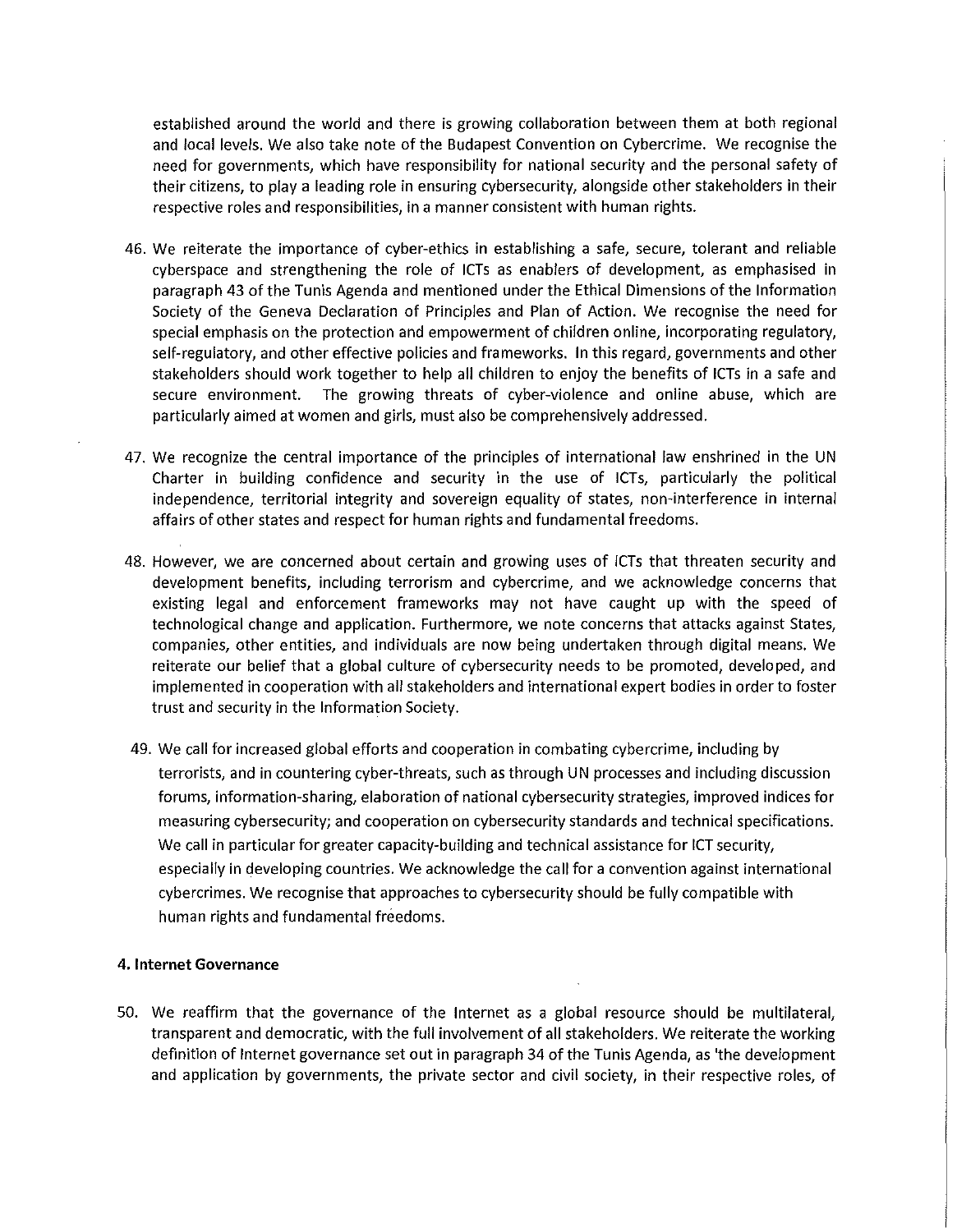shared principles, norms, rules, decision making procedures and programmes that shape the evolution and use of the Internet'.

- 51. We reaffirm the principles agreed in the Geneva Declaration that the management of the Internet encompasses both technical and public policy issues and should involve all stakeholders and relevant intergovernmental and international organizations, within their respective roles and responsibilities as set out in paragraph 35 of the Tunis Agenda.
- 52. We recognise that there is a need to promote greater participation and engagement in Internet governance discussions of all stakeholders, from developing countries, particularly African countries, least developed countries, landlocked developing countries, and small island developing states, and middle-income countries, and we call for strengthened stable, transparent, and voluntary funding mechanisms to this end.
- 53. We recognise the principle and importance of net neutrality, and call for its protection accordingly.
- 54. We acknowledge the unique role of the Internet Governance Forum (IGF) as a multistakeholder platform for discussion of Internet governance issues. We support the recommendations of the report of the CSTD Working Group on improvements to the IGF, which were approved by the General Assembly in its resolution 68/198, and we call for their accelerated implementation. We extend the IGF mandate for another 10 years with its current mandate as set out in paragraph 72 of the Tunis Agenda for the Information Society. We recognize that during this period, the IGF must show progress on outcomes, working modalities, and participation of relevant stakeholders from developing countries. We call on the CSTD, within its current reporting, to give due consideration to fulfilment of its Working Group report recommendations.

#### 4.1. Enhanced Cooperation

- 55. We acknowledge that various initiatives have been implemented and some progress has been made in relation to the concept of enhanced cooperation, detailed in paragraphs 69 to 71 of the Tunis Agenda to enable governments, on an equal footing, to carry out their roles and responsibilities, in international public policy issues pertaining to the Internet, but not in the dayto-day technical and operational matters, that do not impact on international public policy issues. We note the reports by the Secretary General on enhanced cooperation (A/66/77; E/2009/92) and the work of the Working Group on Enhanced Cooperation of the Commission on Science and Technology for Development.
- 56. We note, however, persistent concerns by some Member States that full implementation of enhanced cooperation, as envisioned by Tunis, has not been achieved. We call for strengthening enhanced cooperation. We further request the Secretary-General to provide a report to the  $71<sup>st</sup>$ session of the General Assembly on implementation to date and options to hasten progress on enhanced cooperation, including an intergovernmental working group with participation and input from all stakeholders. The report may form the basis for discussion within the framework of a special session of the General Assembly on enhanced cooperation.

#### 5. Follow-Up and Review